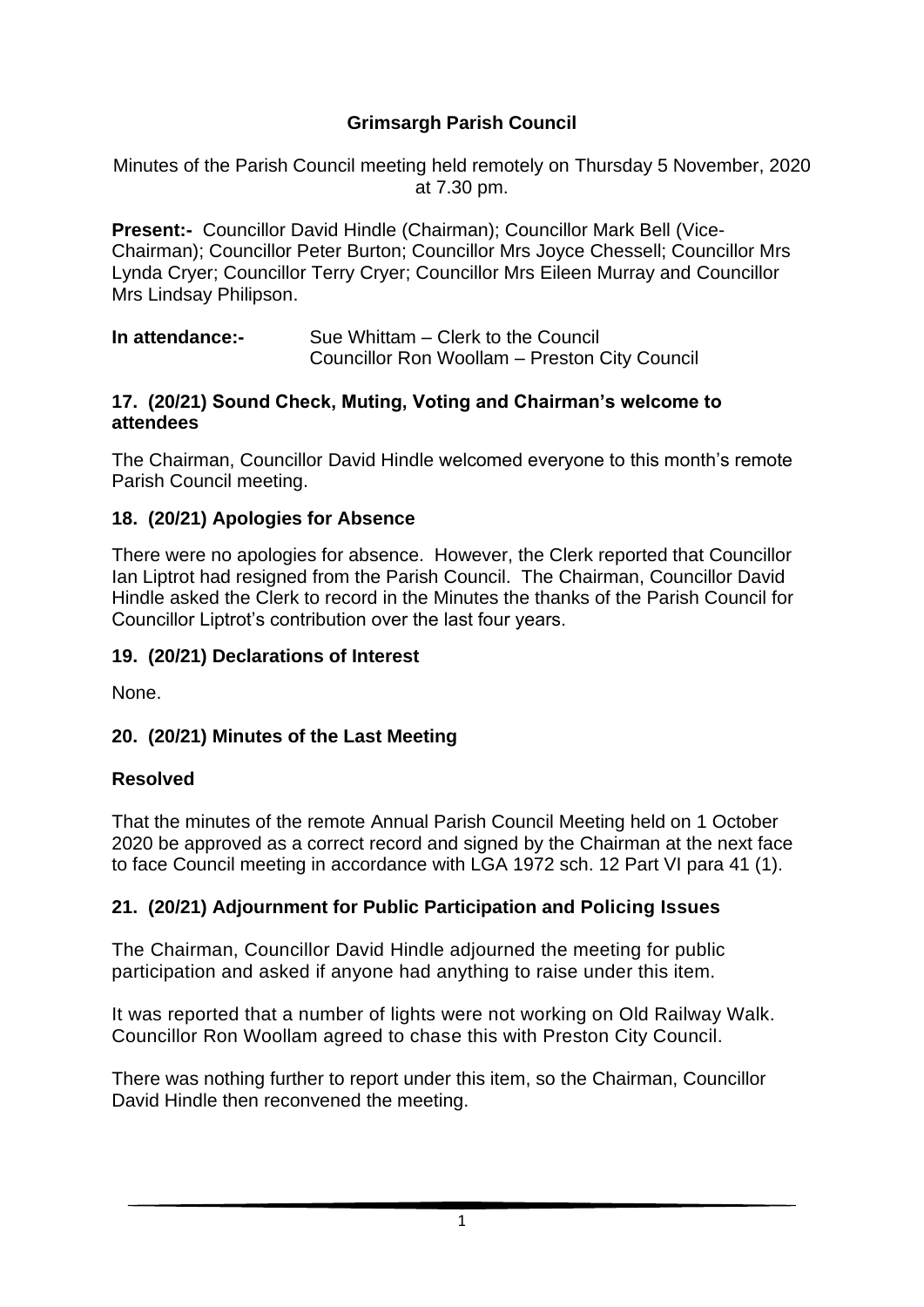## **22. (20/21) Town and Country Planning Act, 1990**

The Parish Council gave consideration to the following Planning Application: -

06/202/1052 - 138 Preston Road, Grimsargh PR2 5JQ Change of use from hot takeaway (Sui Generis) to café (Class E) two storey and single storey side extension with roof terraced are to side.

With regard to the above Planning Application, the Parish Council did not wish to object to the application in principle, however they did have some concerns regarding the lack of parking and shared the concerns that had been raised by Lancashire County Council Highways Department in their response to this application.

The Parish Council also noted the agreement by email (in line with the Covid 19 regulations) that the Clerk had responded to application no 06/2020/1024 for 239 Preston Road Grimsargh as agreed. This was a similar response to Planning Application 06/2020/0708 which was considered recently by the Parish Council. The Parish Council agreed that each one of these applications that backs onto the wetlands and involves the change of use of land from agricultural to residential curtilage is treated the same. The Parish Council was aware that a number of these applications would be coming forward.

It was agreed that the standard reply to each of these applications would be as follows: -

"It is noted that as per the previous application, we do not object to the application but we have a number of comments to make as follows: -

We are aware that parcels of land have been sold by the current landowner to residents on Preston Road. The additional land purchased by residents will back onto the Grimsargh Wetlands formerly reservoirs which is a Biological Heritage Site (BHS) and is owned by the Parish Council and maintained by Grimsargh Wetlands Trust. We understand that as a condition of the sale the additional land is not permitted to be built on and in addition to this a clawback clause exists. It is important that the additional land that will become part of the residential curtilage is not allowed to be built on and also there should be no direct access via a gate or otherwise to Grimsargh Wetlands/BHS. The boundary to the site is a hedge and this will be on the other side of the resident's fence, we would ask due to the site being a BHS and the importance of rare nesting birds, flowers and fauna that the integrity of the hedge behind the house is protected. This is of paramount importance to the Parish Council and the Wetlands Trust."

It was also noted that Preston City Council Planning Committee had considered Planning Application 06/2018/1157 for 329 Preston Road at their meeting earlier today, and although the application had been recommended for refusal by the Officers it had been approved by the Planning Committee.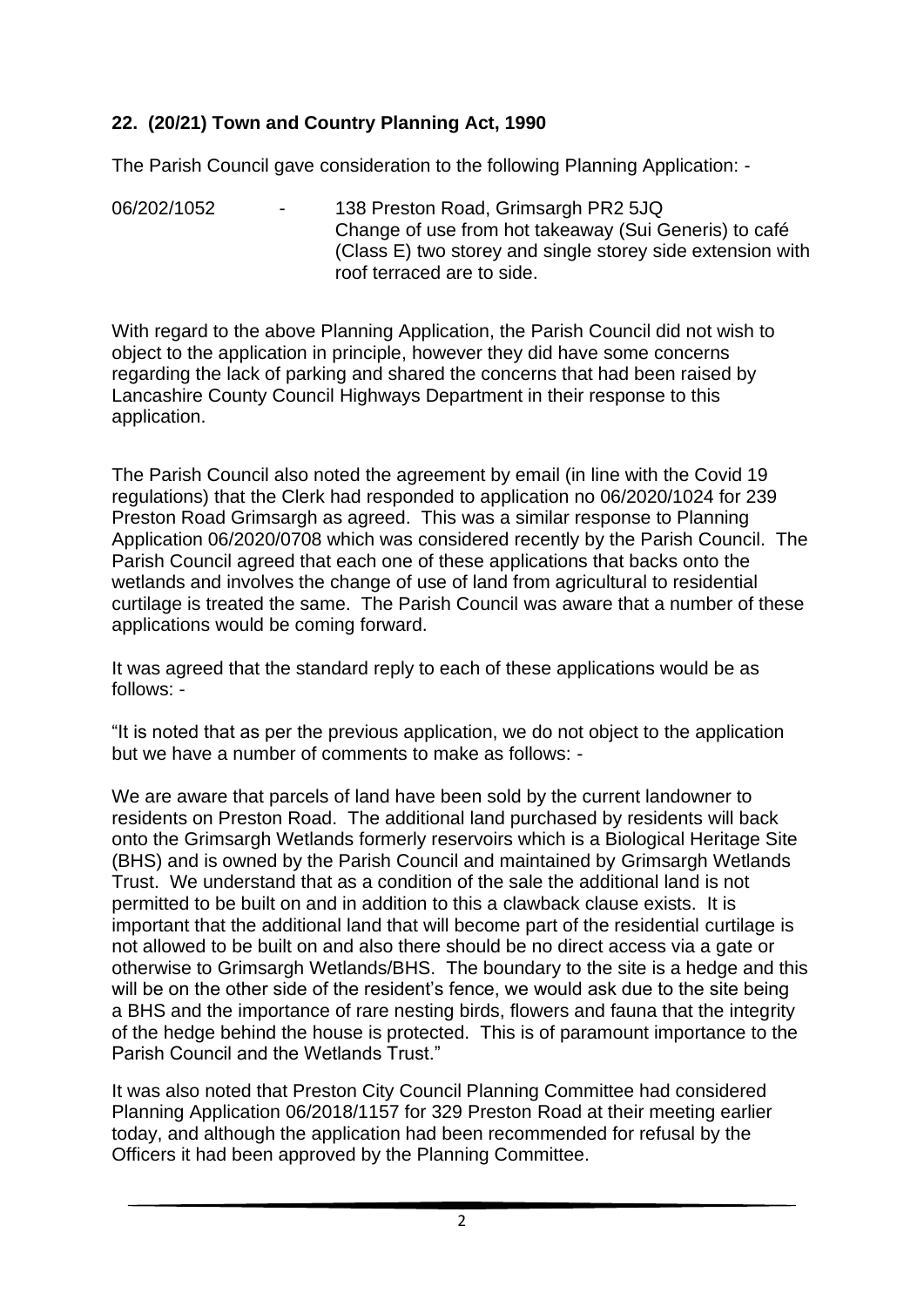There were no further planning issues for discussion at the meeting.

## **Resolved**

i) That, with regard to Planning Application 06/202/1052, the Parish Council does not object in principle to the application but has some concerns about the lack of parking and shares the concerns raised by Lancashire County Council Highways Department in their response to this application.

ii) That, with regard to any applications for the change of use from agricultural to residential curtilage that back onto the wetlands, the Parish Council has agreed to submit a standard response to these applications in line with the information presented above.

## **23. (20/21) Parish Council Newsletter**

The Clerk reported that most items for the newsletter had now been received and these had been circulated to the Parish Council. The newsletter also included an additional article on the road safety issues on Whittingham Lane. It was noted that the newsletter would be sent to the printers when the Clerk had a photograph of the Chairman, Councillor David Hindle laying the wreath on Remembrance Sunday on behalf of the Parish Council.

## **24. (20/21) Road Safety Working Group - update**

Councillor Mrs Joyce Chessell gave an update to the Parish Council on the progress so far with regard to the road safety issues on Whittingham Lane. It was noted that the Working Group had been busy gathering information and Councillor Mrs Joyce Chessell highlighted the difficulty in obtaining up to date data. The Working Group had produced a very comprehensive interim report that had been circulated to the Parish Council. Councillor Mrs Joyce Chessell informed the Parish Council that this report had now been sent to County Councillor George Wilkins and also the Cabinet Member for Highways at Lancashire County Council, County Councillor Keith Iddon. The report had contained a number of recommendations on how to deal with the issues on Whittingham Lane between Preston Road and Haighton Green Lane and the Working Group were now awaiting a response from Lancashire County Council.

The Chairman, Councillor David Hindle thanked Councillor Mrs Joyce Chessell for the report and its detailed recommendations.

## **Resolved**

That the report is received and noted.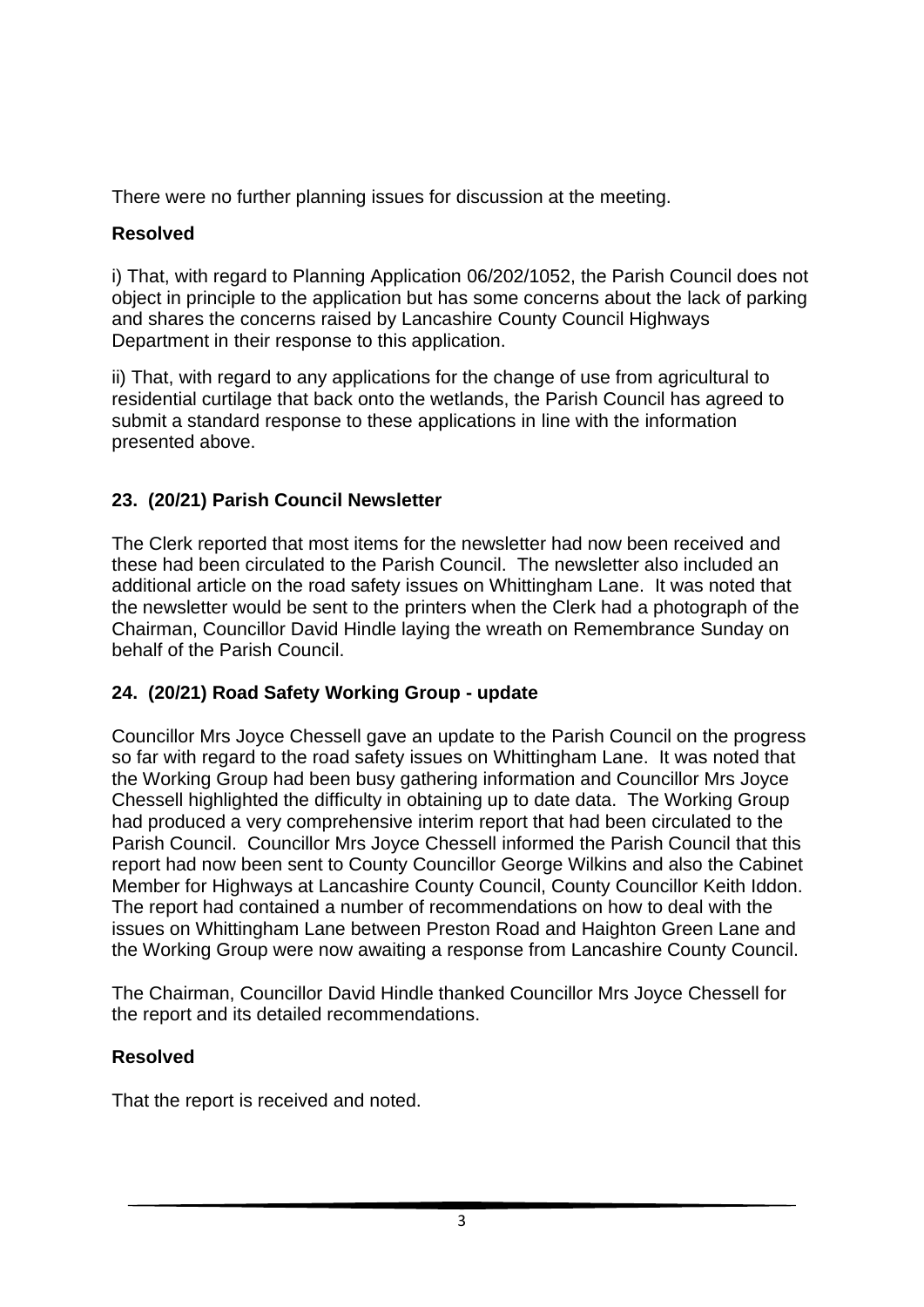## **25. (20/21) Neighbourhood Planning**

The Clerk reported that she had contacted Chris Blackburn, the Head of Planning Policy at Preston City Council to seek advice on Grimsargh's draft Emerging Policies document. The Clerk hoped to have a response for this evening's meeting but that had not proved possible. It was therefore agreed to discuss this item at the December meeting of the Parish Council when hopefully by then a response will have been received from Preston City Council.

## **Resolved**

That, the item on Neighbourhood Planning is deferred until the December meeting of the Parish Council pending a response from Preston City Council on the Grimsargh draft Emerging Policies document.

## **26. (20/21) Annual CiL report**

The Clerk had circulated the draft Annual CiL Report for year end 31 March 2020. It was noted that the Finance Working Group had looked at this report via email and had recommended approval. The Parish Council approved the Annual CiL Report as now presented and a copy is included in the Minute Book. They also authorised its publication on the Parish Council website.

## **Resolved**

That, the Annual CiL Report for year end 31 March 2020 as now presented, is approved by the Parish Council and published on the Parish Council's website.

## **27. (20/21) Item for Expenditure – Parish Council laptop**

The Clerk reported that Councillor Mrs Eileen Murray had asked for this item to be placed on the Agenda. Councillor Mrs Eileen Murray explained to the Parish Council that the current laptop used by the Clerk was the one purchased for the CCTV monitoring and was a basic refurbished laptop. As the Parish Council were now having to use zoom for our remote meetings and was likely to do so for a number of months, Councillor Mrs Eileen Murray was recommending that a suitable laptop should be purchased for use by the Clerk. This would also be necessary when the Parish Council were back meeting "face to face" or undertaking hybrid meetings which would involve part remote meetings and part "face to face" meetings. It was noted that a decent laptop would cost around £750 and the purchase was unanimously agreed by the Parish Council.

## **Resolved**

That approval is given to the purchase of a suitable laptop for use by the Clerk at a maximum cost of £750

# **28. (20/21) Dates of Parish Council meetings for 2021**

The Parish Council gave consideration to the dates for the Parish Council meetings for 2021 and unanimously agreed the following dates: -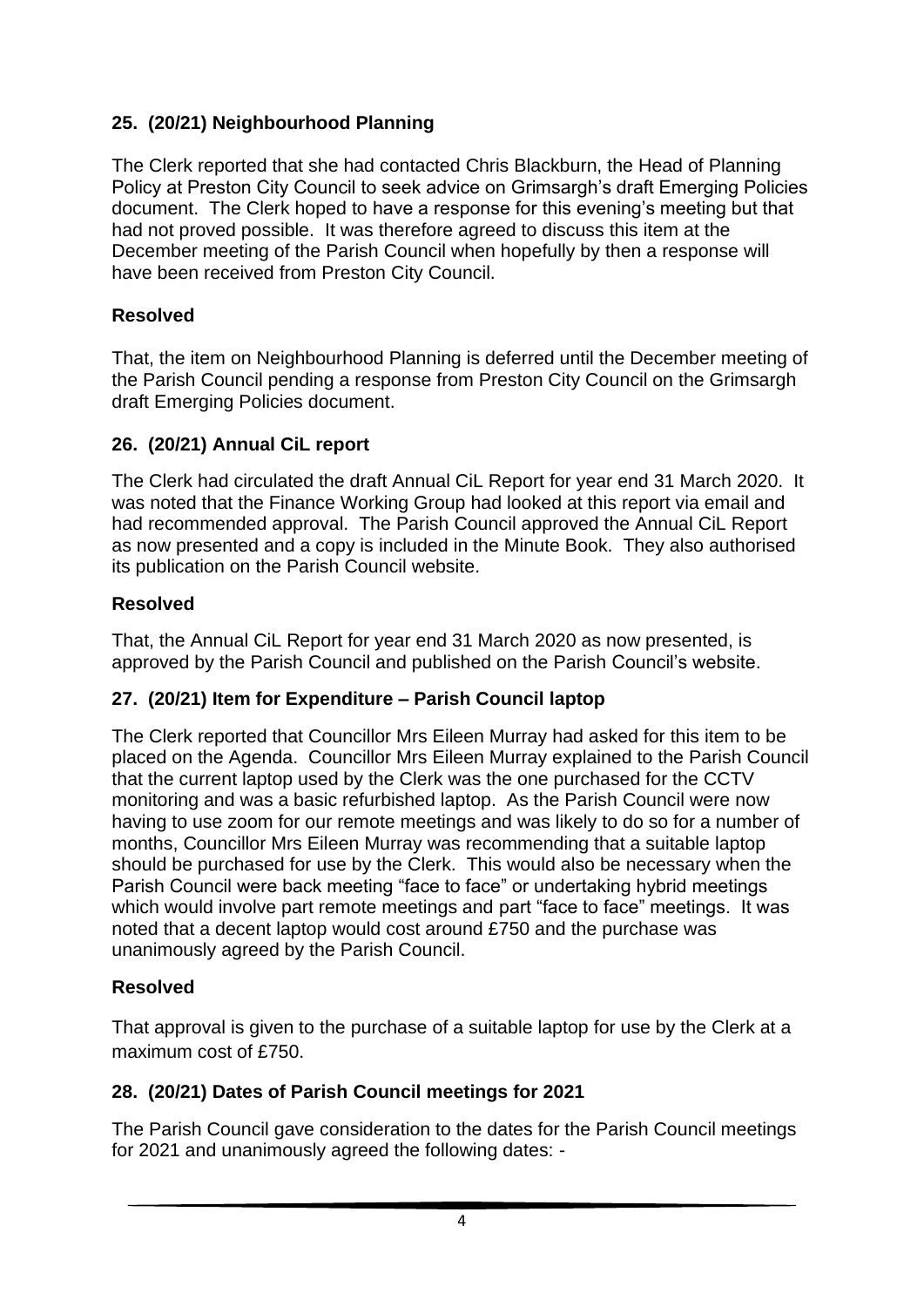Thursday 14 January 2021 \*(note change of date) Thursday 4 February 2021 Thursday 4 March 2021 Thursday 1 April 2021 Thursday 13 May 2021 \*(note change of date due to Elections) Thursday 3 June 2021 Thursday 1 July 2021 Thursday 2 September 2021 Thursday 7 October 2021 Thursday 4 November 2021 Thursday 2 December 2021

#### **Resolved**

That the dates for the Parish Council meetings for 2021 are agreed as set out above.

#### **29. (20/21) LALC AGM**

The Clerk reported that the LALC AGM would be held remotely on Saturday 14 November at 10.00 am. Unfortunately, there was no one available to attend the meeting on that date.

#### **30. (20/21) Financial Matters and banking**

It was noted that we currently had an estimated £91,769.74 in the Nat West bank as at 5 October 2020. The Clerk also reported that Preston City Council had advised that we would be receiving a CiL payment of £49,821.10 and this would appear on next month's bank statement.

It was further noted that the following invoices had been paid since last meeting: -

i) Adam Cooper Contractor 31 hours @£14.25 total £441.75 (Cheque no 1044). ii) Sue Whittam 15/10/20 - £901.24. (Cheque no 1045).

It was also noted that we had paid £48.48 Nest Pension for Clerk direct debits on 4 September 2020 and 2 October 2020.

#### **Resolved**

1) The following invoices were agreed for payment: -

i) Sue Whittam 15/11/20 - £901.04 + £20 reimbursement for Remembrance Day wreath =  $£921.04$ .

- ii) Preston City Council green space contribution £3,190.
- iii) Sally Gorton for website admin £154.19.
- iv) Adam Cooper Contractor October to be confirmed at the next meeting.
- v) Councillor Mrs Eileen Murray reimbursement for zoom £81.70.